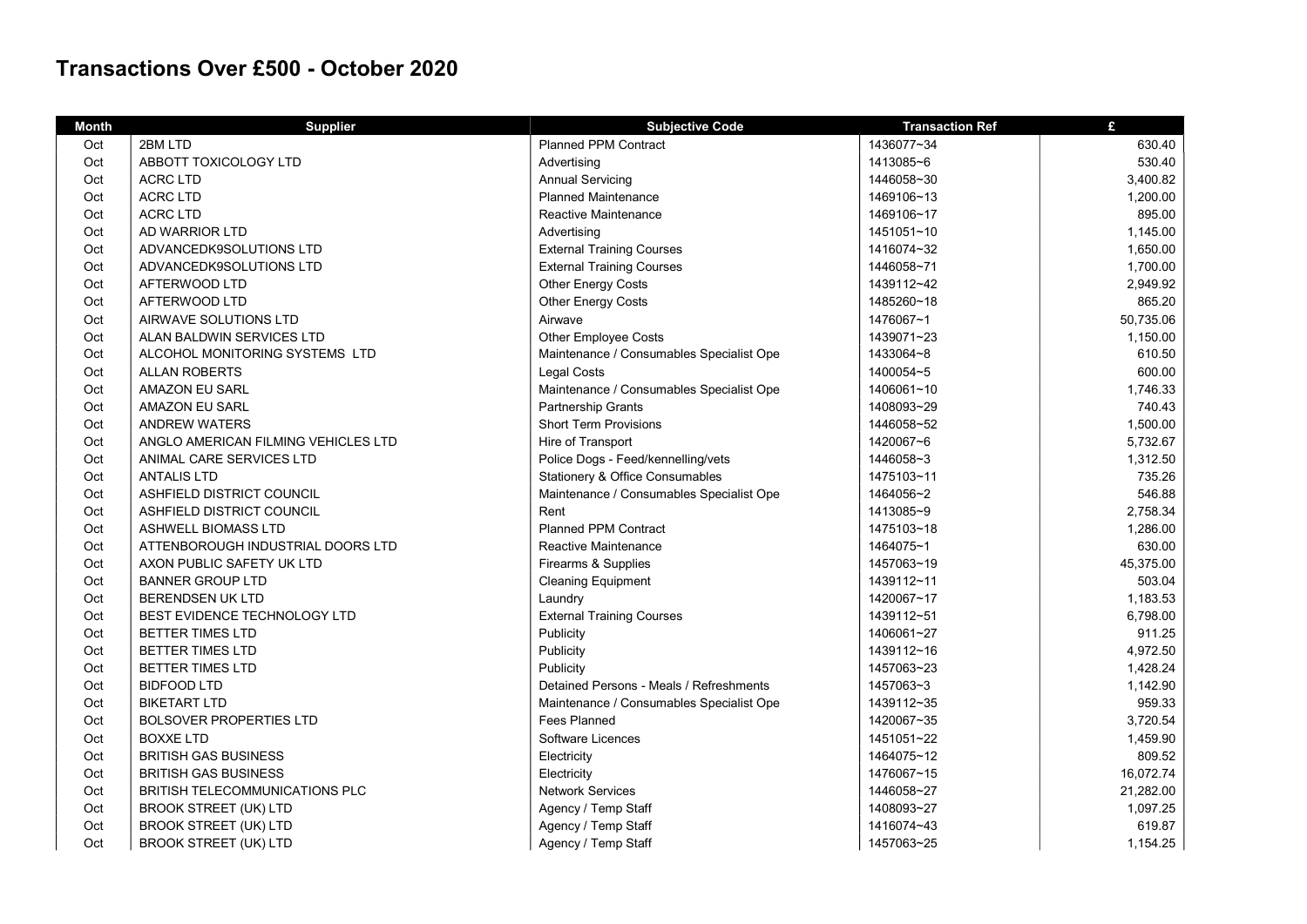| <b>Month</b> | <b>Supplier</b>                                | <b>Subjective Code</b>                   | <b>Transaction Ref</b> | £          |
|--------------|------------------------------------------------|------------------------------------------|------------------------|------------|
| Oct          | <b>BROOK STREET (UK) LTD</b>                   | Agency / Temp Staff                      | 1469106~53             | 1,083.00   |
| Oct          | <b>BROOK STREET (UK) LTD</b>                   | Agency / Temp Staff                      | 1481069~10             | 1,132.87   |
| Oct          | <b>BROXTOWE BOROUGH COUNCIL</b>                | Rent                                     | 1420067~19             | 5,847.75   |
| Oct          | <b>BTS HOLDINGS PLC</b>                        | <b>Network Services</b>                  | 1446058~27             | 7,345.60   |
| Oct          | <b>BUDDILTD</b>                                | Maintenance / Consumables Specialist Ope | 1446058~84             | 3,600.00   |
| Oct          | <b>BUYWORKS LTD</b>                            | <b>Consultants Fees</b>                  | 1439112~5              | 9,450.00   |
| Oct          | <b>BYWATER TRAINING LTD</b>                    | <b>External Training Courses</b>         | 1439112~51             | 1,595.00   |
| Oct          | CATCH 22 CHARITY LTD                           | Other PA/ OPCC Grants                    | 1469106~32             | 132,607.13 |
| Oct          | <b>CDW LTD</b>                                 | Hardware                                 | 1472059~9              | 116,138.30 |
| Oct          | <b>CDW LTD</b>                                 | Hardware                                 | 1485080~23             | 47,529.82  |
| Oct          | <b>CDW LTD</b>                                 | Hardware - purchase                      | 1416074~6              | 928.80     |
| Oct          | <b>CDW LTD</b>                                 | Hardware - purchase                      | 1420067~7              | 619.20     |
| Oct          | <b>CELLEBRITE UK LTD</b>                       | Software Licences                        | 1416074~9              | 10,000.06  |
| Oct          | <b>CERTAS ENERGY UK LTD</b>                    | <b>Diesel</b>                            | 1408093~6              | 12,980.40  |
| Oct          | <b>CERTAS ENERGY UK LTD</b>                    | <b>Diesel</b>                            | 1464075~16             | 13,134.00  |
| Oct          | <b>CERTAS ENERGY UK LTD</b>                    | Diesel                                   | 1464075~19             | 12,578.75  |
| Oct          | <b>CERTAS ENERGY UK LTD</b>                    | Petrol                                   | 1472059~7              | 13,137.00  |
| Oct          | CHARLES ALEXANDER DISTRIBUTION LTD             | Specific Grants awarded                  | 1439071~10             | 1,431.30   |
| Oct          | CHARLES ALEXANDER DISTRIBUTION LTD             | Specific Grants awarded                  | 1476067~18             | 911.00     |
| Oct          | <b>CHARLES FELLOWS SUPPLIES LTD</b>            | Detained Persons - Clothing              | 1446058~55             | 2,040.00   |
| Oct          | CHARLES FELLOWS SUPPLIES LTD                   | Detained Persons - Clothing              | 1457063~20             | 570.00     |
| Oct          | CLUE COMPUTING COMPANY LTD                     | Software Licences                        | 1427061~30             | 8,000.00   |
| Oct          | COLLEGE OF POLICING                            | Conference & Seminar Fees                | 1436077~78             | 750.00     |
| Oct          | <b>COLLEGE OF POLICING</b>                     | <b>External Training Courses</b>         | 1485080~21             | 1,207.86   |
| Oct          | CONNELL ASSOCIATES SOLICITORS                  | <b>Short Term Provisions</b>             | 1469106~38             | 1,980.00   |
| Oct          | CONTROL-F LTD                                  | <b>External Training Courses</b>         | 1406061~19             | 6,530.00   |
| Oct          | <b>COONEEN AT WORK LTD</b>                     | Clothing & Uniforms                      | 1427061~53             | 37,172.91  |
| Oct          | <b>COONEEN AT WORK LTD</b>                     | Clothing & Uniforms                      | 1433064~12             | 42,643.71  |
| Oct          | COOPER PLANT TRANSPORT LTD                     | <b>Planned Maintenance</b>               | 1408093~26             | 5,625.00   |
| Oct          | <b>CROCODILE HOUSE LTD</b>                     | <b>Other Medical Costs</b>               | 1446058~70             | 700.00     |
| Oct          | <b>CUBIC TRANSPORTATION SYSTEMS (ITMS) LTD</b> | <b>Other Operational Expenses</b>        | 1413085~16             | 16,211.10  |
| Oct          | CUBIC TRANSPORTATION SYSTEMS (ITMS) LTD        | <b>Other Operational Expenses</b>        | 1446058~73             | 2,453.78   |
| Oct          | <b>CVL SYSTEMS LTD</b>                         | <b>Annual Servicing</b>                  | 1436077~38             | 2,672.96   |
| Oct          | <b>CVL SYSTEMS LTD</b>                         | <b>Planned Maintenance</b>               | 1436077~27             | 2,282.00   |
| Oct          | <b>CVL SYSTEMS LTD</b>                         | <b>Planned Maintenance</b>               | 1464075~9              | 1,145.00   |
| Oct          | <b>CVL SYSTEMS LTD</b>                         | <b>Reactive Maintenance</b>              | 1476067~6              | 885.50     |
| Oct          | <b>CYCLESCHEME LTD</b>                         | Salary Deductions - Cycle to Work Scheme | 1406061~7              | 1,242.91   |
| Oct          | <b>CYCLESCHEME LTD</b>                         | Salary Deductions - Cycle to Work Scheme | 1485080~12             | 5,473.82   |
| Oct          | <b>D.TEC INTERNATIONAL LTD</b>                 | Maintenance / Consumables Specialist Ope | 1436077~45             | 1,635.00   |
| Oct          | <b>D.TEC INTERNATIONAL LTD</b>                 | Maintenance / Consumables Specialist Ope | 1469106~33             | 858.00     |
| Oct          | DALLAS STREET RESOURCE CENTRE CIC              | <b>Grants to Voluntary Bodies</b>        | 1416074~49             | 3,736.00   |
| Oct          | DATA PRO IT LTD                                | Hardware - purchase                      | 1436077~19             | 4,192.00   |
| Oct          | DATA PRO IT LTD                                | Hardware - purchase                      | 1464075~7              | 2,748.75   |
| Oct          | DATA PRO IT LTD                                | Hardware - purchase                      | 1476067~14             | 800.00     |
| Oct          | DELL CORPORATION LTD                           | Hardware - purchase                      | 1451051~21             | 2,673.57   |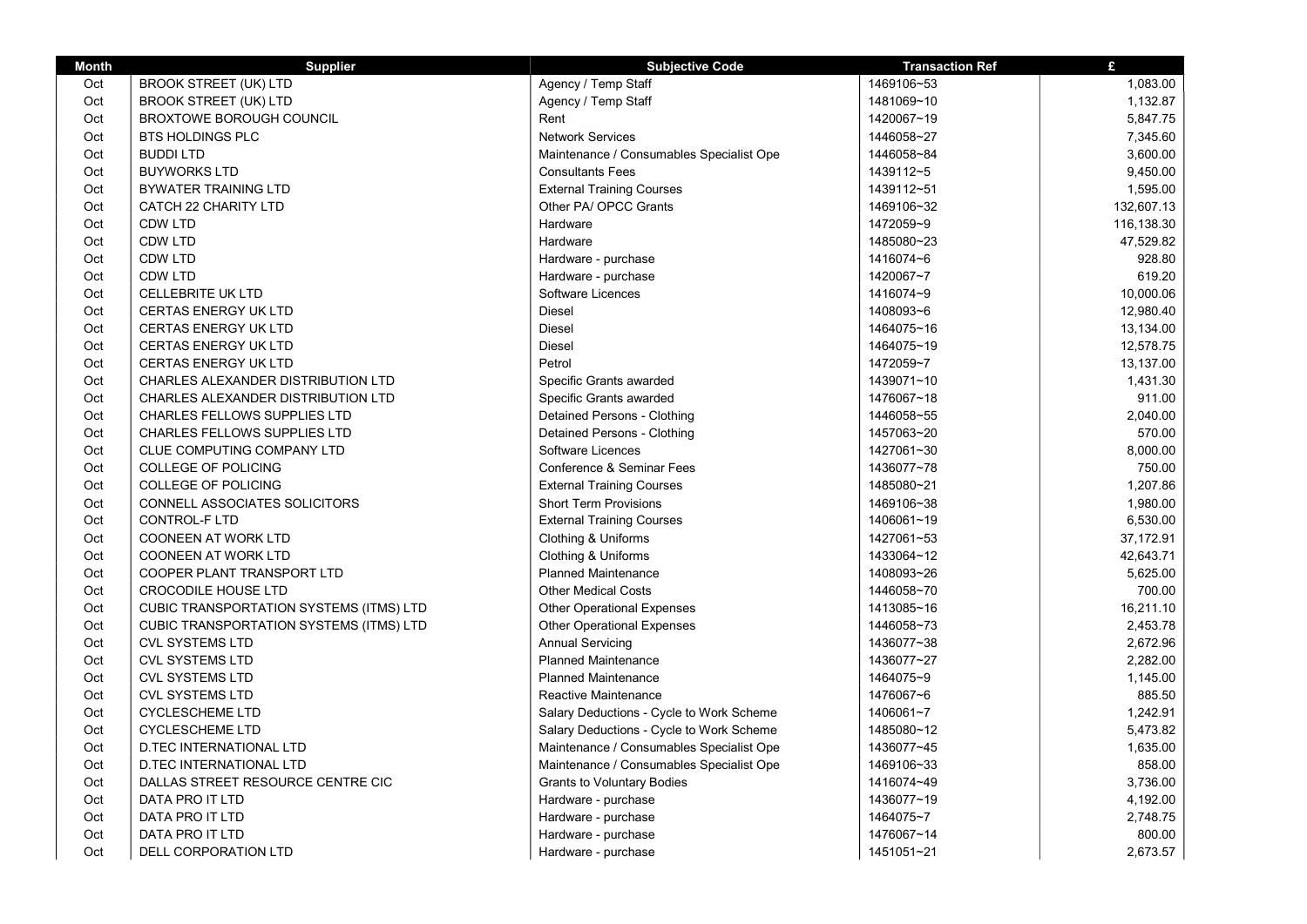| <b>Month</b> | <b>Supplier</b>                 | <b>Subjective Code</b>                   | <b>Transaction Ref</b> | £          |
|--------------|---------------------------------|------------------------------------------|------------------------|------------|
| Oct          | DEMUX VIDEO SERVICES LTD        | <b>External Training Courses</b>         | 1439112~51             | 5,700.00   |
| Oct          | DFP SERVICES LTD                | <b>Annual Servicing</b>                  | 1439112~29             | 2,431.00   |
| Oct          | DFP SERVICES LTD                | Reactive Maintenance                     | 1451051~5              | 720.00     |
| Oct          | <b>EAST MIDLANDS RFCA</b>       | Hire of Rooms/Premises                   | 1446058~18             | 1,200.00   |
| Oct          | EDF ENERGY CUSTOMERS LTD        | Electricity                              | 1427061~26             | 9,421.56   |
| Oct          | EDF ENERGY CUSTOMERS LTD        | Electricity                              | 1427061~48             | 3,122.96   |
| Oct          | EDF ENERGY CUSTOMERS LTD        | Electricity                              | 1427061~64             | 635.37     |
| Oct          | EDF ENERGY CUSTOMERS LTD        | Electricity                              | 1427061~65             | 18,037.43  |
| Oct          | EDF ENERGY CUSTOMERS LTD        | Electricity                              | 1427061~66             | 27,227.74  |
| Oct          | EDF ENERGY CUSTOMERS LTD        | Electricity                              | 1427061~73             | 2,752.31   |
| Oct          | EDF ENERGY CUSTOMERS LTD        | Electricity                              | 1451051~8              | 2,015.84   |
| Oct          | EDF ENERGY CUSTOMERS LTD        | Electricity                              | 1481069~12             | 9.505.92   |
| Oct          | <b>EDGENEXUS LTD</b>            | Hardware - maintenance                   | 1469106~14             | 5,584.00   |
| Oct          | ENTERPRISE RENT-A-CAR (UK) LTD  | Hire of Transport                        | 1469106~7              | 650.16     |
| Oct          | ENTERPRISE RENT-A-CAR (UK) LTD  | Hire of Transport                        | 1472059~1              | 1,350.16   |
| Oct          | ENVIROENERGY (NOTTINGHAM) LTD   | Other Energy Costs                       | 1451051~18             | 2,446.76   |
| Oct          | EPPERSTONE RIFLE RANGE          | Fees Planned                             | 1439112~72             | 2,062.00   |
| Oct          | <b>EXPERIAN LTD</b>             | Other Partnerships                       | 1416074~5              | 1,337.08   |
| Oct          | <b>EXPERIAN LTD</b>             | Subscriptions                            | 1400054~27             | 4,387.18   |
| Oct          | <b>EXPERIAN LTD</b>             | Subscriptions                            | 1446058~79             | 4,387.18   |
| Oct          | <b>FLOGAS BRITAIN LTD</b>       | Heating Fuel Oil                         | 1413085~7              | 658.70     |
| Oct          | FORENSIC VIDEO SERVICES LTD     | Maintenance / Consumables Specialist Ope | 1464075~27             | 3,450.00   |
| Oct          | FRANCOTYP-POSTALIA LTD          | Postage Costs                            | 1427061~3              | 3,000.00   |
| Oct          | FRANCOTYP-POSTALIA LTD          | Postage Costs                            | 1446058~83             | 510.09     |
| Oct          | FRANCOTYP-POSTALIA LTD          | Postage Costs                            | 1457063~1              | 500.00     |
| Oct          | FWP PLUMBERS NOTTINGHAM LTD     | <b>Planned Maintenance</b>               | 1427061~24             | 1,750.35   |
| Oct          | FWP PLUMBERS NOTTINGHAM LTD     | <b>Planned Maintenance</b>               | 1427061~86             | 3,000.00   |
| Oct          | FWP PLUMBERS NOTTINGHAM LTD     | Reactive Maintenance                     | 1446058~13             | 908.45     |
| Oct          | <b>GARRAN LOCKERS LTD</b>       | Furniture                                | 1427061~11             | 722.72     |
| Oct          | <b>GARRAN LOCKERS LTD</b>       | Furniture                                | 1436077~120            | 3,023.08   |
| Oct          | <b>GARRAN LOCKERS LTD</b>       | Furniture                                | 1451051~20             | 2,463.10   |
| Oct          | <b>GARRAN LOCKERS LTD</b>       | Furniture                                | 1451051~25             | 2,444.80   |
| Oct          | <b>GEDLING BOROUGH COUNCIL</b>  | Rent                                     | 1439112~67             | 5,000.00   |
| Oct          | <b>GEL LTD</b>                  | Subscriptions                            | 1400054~22             | 4,050.00   |
| Oct          | <b>GENERAL DIAGNOSTIC</b>       | Maintenance / Consumables Specialist Ope | 1446058~40             | 9,498.00   |
| Oct          | <b>GIVE AS YOU EARN</b>         | Pay Related Transactions                 | 1436077~47             | 951.00     |
| Oct          | <b>GIVE AS YOU EARN</b>         | Pay Related Transactions                 | 1436077~48             | 9,430.20   |
| Oct          | <b>GIVE AS YOU EARN</b>         | Pay Related Transactions                 | 1436077~49             | 898.56     |
| Oct          | GMB (MIDLANDS & EAST COAST)     | Pay Related Transactions                 | 1476067~32             | 2,520.81   |
| Oct          | <b>GREGSONS SOLICITORS</b>      | <b>Short Term Provisions</b>             | 1397055~8              | 2,000.00   |
| Oct          | <b>GRIFFEYE TECHNOLOGIES AB</b> | Software Licences                        | 1446058~22             | 1,295.00   |
| Oct          | HANSON ANIMAL DOCTOR LTD        | Police Dogs - Feed/kennelling/vets       | 1446058~3              | 2,021.57   |
| Oct          | HAYS SPECIALIST RECRUITMENT LTD | <b>Consultants Fees</b>                  | 1439112~5              | 1,500.00   |
| Oct          | HAYS SPECIALIST RECRUITMENT LTD | <b>Consultants Fees</b>                  | 1446058~8              | 1,500.00   |
| Oct          | HENRY BROTHERS MIDLANDS LTD     | Fees - Statutory                         | 1427061~12             | 686,126.81 |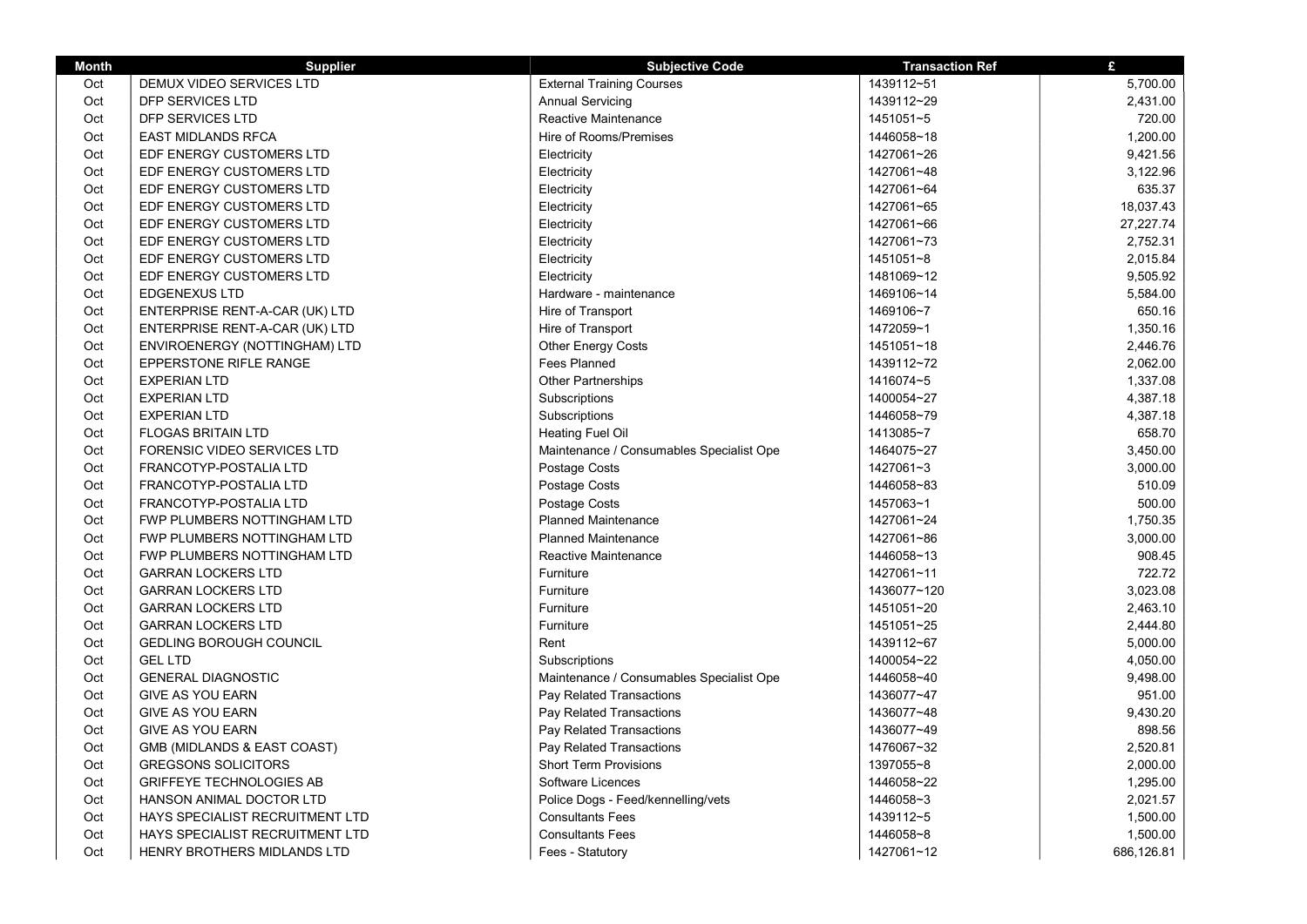| <b>Month</b> | <b>Supplier</b>                            | <b>Subjective Code</b>                   | <b>Transaction Ref</b> | £          |
|--------------|--------------------------------------------|------------------------------------------|------------------------|------------|
| Oct          | HILTON BODILL (CONSTRUCTION) LTD           | <b>Building Works - Main Contract</b>    | 1413085~1              | 32,087.16  |
| Oct          | HM REVENUE & CUSTOMS                       | Police Officer Annual Allowance Tax Char | 1475103~42             | 119,576.17 |
| Oct          | HM REVENUE & CUSTOMS                       | Police Officer Annual Allowance Tax Char | 1475103~50             | 13,241.16  |
| Oct          | <b>HMCTS</b>                               | General Creditors - Revenue              | 1408093~1              | 1,713.28   |
| Oct          | <b>HMCTS</b>                               | General Creditors - Revenue              | 1436077~2              | 43,111.65  |
| Oct          | <b>HMCTS</b>                               | General Creditors - Revenue              | 1485260~1              | 1,134.03   |
| Oct          | HOGG ROBINSON (TRAVEL) LTD                 | <b>Hotel Accommodation</b>               | 1427061~36             | 784.04     |
| Oct          | <b>HOME OFFICE</b>                         | General Creditors - Revenue              | 1436077~69             | 1,438.32   |
| Oct          | <b>IMARA</b>                               | Other PA/ OPCC Grants                    | 1439071~11             | 17,868.66  |
| Oct          | INCOM TELECOMMUNICATIONS                   | Hardware - purchase                      | 1464075~7              | 1,499.50   |
| Oct          | INCOM TELECOMMUNICATIONS                   | Hardware - purchase                      | 1446058~14             | 10,567.75  |
| Oct          | <b>INCOM TELECOMMUNICATIONS</b>            | Hardware - purchase                      | 1469106~11             | 1.639.75   |
| Oct          | <b>ISOSCELES FINANCE LTD</b>               | <b>Professional Fees</b>                 | 1427061~25             | 6,000.00   |
| Oct          | <b>JACKSONS RECOVERY LTD</b>               | Vehicle Recovery Costs                   | 1427061~44             | 4,331.00   |
| Oct          | <b>JBT GROUP LTD</b>                       | <b>Planned Maintenance</b>               | 1476067~11             | 1,350.00   |
| Oct          | <b>JJ ARMSTRONG</b>                        | <b>Consultants Fees</b>                  | 1469106~47             | 8,100.00   |
| Oct          | JON COLLINS CONSULTING LTD                 | Other Partnerships                       | 1427061~91             | 2,000.00   |
| Oct          | <b>JUNO WOMEN'S AID</b>                    | Other PA/ OPCC Grants                    | 1439071~21             | 2,083.33   |
| Oct          | KEELA INTERNATIONAL LTD                    | <b>Specialist Equipment</b>              | 1469106~39             | 1,440.06   |
| Oct          | <b>LABWASTE LTD</b>                        | Waste Disposal                           | 1469106~18             | 2,138.20   |
| Oct          | LASER TECH UK LTD                          | Maintenance / Consumables Specialist Ope | 1427061~92             | 1,496.50   |
| Oct          | LEADERSHIP THROUGH DATA LTD                | <b>External Training Courses</b>         | 1439112~58             | 750.00     |
| Oct          | LEVA INTERNATIONAL INC                     | <b>External Training Courses</b>         | 1406061~23             | 4,000.00   |
| Oct          | LNRS DATA SERVICES LTD                     | Subscriptions                            | 1436077~93             | 2,763.00   |
| Oct          | LOROCKMOR WORKING DOGS LTD                 | Police Dogs - purchase                   | 1485260~9              | 8,400.00   |
| Oct          | <b>MAZARS LLP</b>                          | <b>Internal Audit Fee</b>                | 1475103~27             | 7,000.00   |
| Oct          | MICHAEL PAGE INTERNATIONAL RECRUITMENT LTD | <b>Consultants Fees</b>                  | 1446058~8              | 14,250.00  |
| Oct          | MICHAEL PAGE INTERNATIONAL RECRUITMENT LTD | <b>Consultants Fees</b>                  | 1475103~9              | 1,500.00   |
| Oct          | MICHAEL PAGE INTERNATIONAL RECRUITMENT LTD | Other Third Party Payments               | 1439071~24             | 3,045.00   |
| Oct          | MICHAEL PAGE INTERNATIONAL RECRUITMENT LTD | Other Third Party Payments               | 1469106~55             | 1,305.00   |
| Oct          | MITIE GROUP PLC                            | Police Surgeons / Clinicians             | 1416074~14             | 85,131.75  |
| Oct          | <b>MIVEN LTD</b>                           | Electricity                              | 1406061~21             | 1,284.34   |
| Oct          | <b>MIVEN LTD</b>                           | Rent                                     | 1406061~4              | 91,107.16  |
| Oct          | <b>MLL TELECOM</b>                         | <b>Network Services</b>                  | 1469106~21             | 7,637.50   |
| Oct          | <b>MORRIS VERMAPORT LTD</b>                | Reactive Maintenance                     | 1451051~7              | 1,150.00   |
| Oct          | MORSE WATCHMANS (UK) LTD                   | <b>Planned Maintenance</b>               | 1436077~17             | 4,367.35   |
| Oct          | <b>MOTABILITY OPERATIONS LTD</b>           | <b>Vehicle Recovery Costs</b>            | 1408093~13             | 12,034.40  |
| Oct          | <b>MPMM LTD</b>                            | <b>Consultants Fees</b>                  | 1436077~15             | 7,700.00   |
| Oct          | <b>MUTUAL VENTURES LTD</b>                 | <b>Consultants Fees</b>                  | 1476067~9              | 12,100.00  |
| Oct          | NATIONAL CRIME AGENCY                      | <b>External Training Courses</b>         | 1436077~79             | 824.00     |
| Oct          | NATIONAL MONITORING                        | Covert Alarms, CCTV & Security Systems   | 1436077~75             | 3,596.00   |
| Oct          | NATIONAL UGLY MUGS                         | Specific Grants awarded                  | 1433064~3              | 4,000.00   |
| Oct          | <b>NCC PENSION FUND</b>                    | Pay Related Transactions                 | 1485260~20             | 555,780.92 |
| Oct          | <b>NCC PENSION FUND</b>                    | Pay Related Transactions                 | 1485260~22             | 217,329.71 |
| Oct          | NETWORK RAIL INFRASTRUCTURE LTD            | Fees - Other                             | 1400054~19             | 8,308.36   |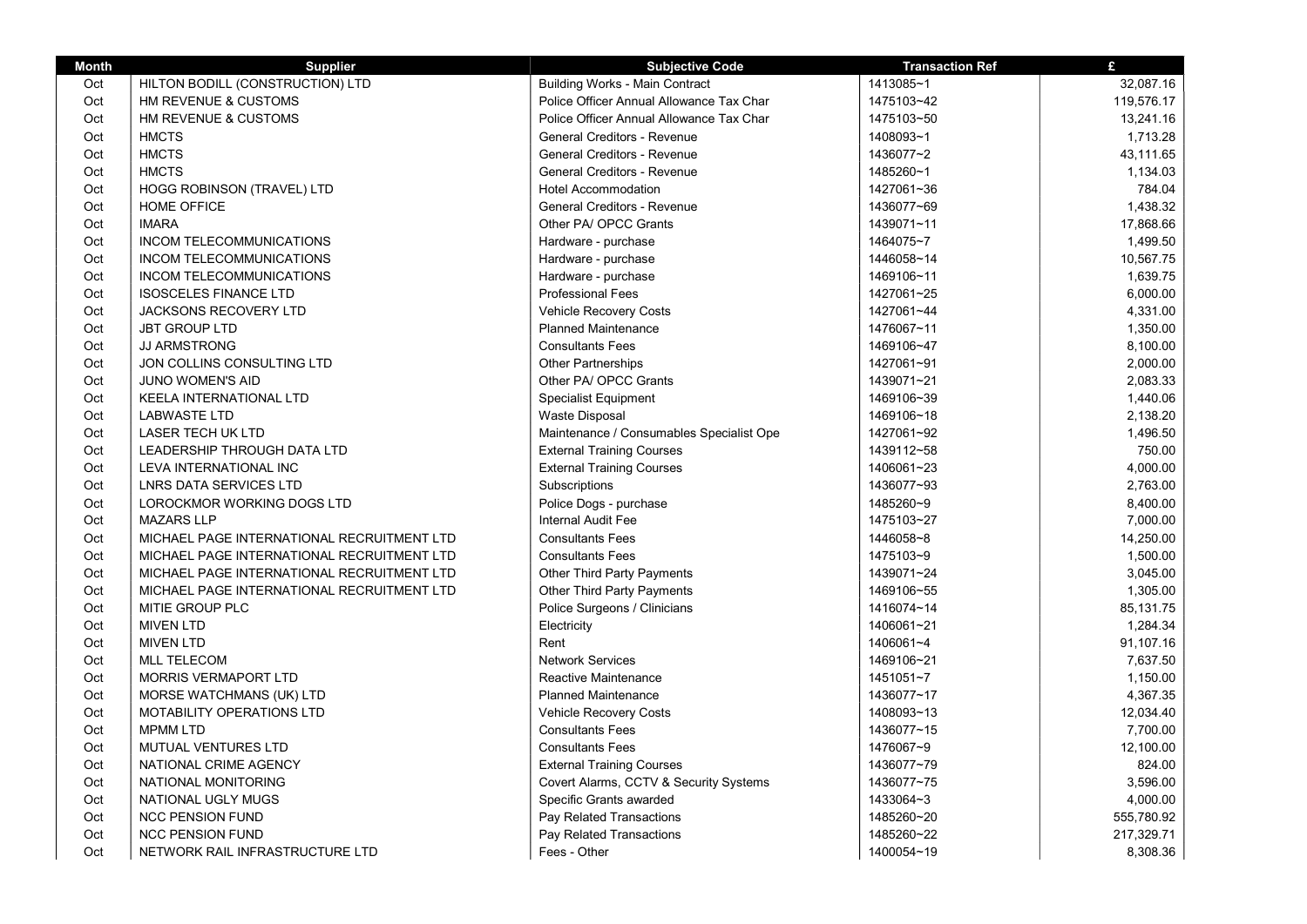| <b>Month</b> | <b>Supplier</b>                                                                   | <b>Subjective Code</b>                   | <b>Transaction Ref</b> | £         |
|--------------|-----------------------------------------------------------------------------------|------------------------------------------|------------------------|-----------|
| Oct          | NEW HOLLYBECK NURSERIES LTD                                                       | Fees - Statutory                         | 1485260~2              | 652.50    |
| Oct          | NICE SYSTEMS UK LTD                                                               | <b>Network Services</b>                  | 1420067~12             | 9,021.60  |
| Oct          | NO 1 COPPERPOT CREDIT UNION                                                       | Pay Related Transactions                 | 1436077~56             | 21,929.08 |
| Oct          | NO 1 COPPERPOT CREDIT UNION                                                       | Pay Related Transactions                 | 1476067~31             | 4,867.11  |
| Oct          | NOTTINGHAM CITY COUNCIL                                                           | Other PA/ OPCC Grants                    | 1416074~36             | 57,418.00 |
| Oct          | NOTTINGHAM CITY COUNCIL                                                           | Other PA/ OPCC Grants                    | 1416074~37             | 45,024.00 |
| Oct          | NOTTINGHAM CITY COUNCIL                                                           | Other PA/ OPCC Grants                    | 1436077~121            | 54,665.79 |
| Oct          | NOTTINGHAM INDUSTRIAL CLEANERS LTD<br>NOTTINGHAMSHIRE AND CITY OF NOTTINGHAM FIRE | <b>Window Cleaning</b>                   | 1436077~100            | 1,305.00  |
| Oct          | <b>AUTHORITY</b><br>NOTTINGHAMSHIRE AND CITY OF NOTTINGHAM FIRE                   | <b>Building Works - Main Contract</b>    | 1427061~83             | 673.00    |
| Oct          | <b>AUTHORITY</b><br>NOTTINGHAMSHIRE AND CITY OF NOTTINGHAM FIRE                   | Diesel                                   | 1427061~1              | 10,350.50 |
| Oct          | <b>AUTHORITY</b><br>NOTTINGHAMSHIRE AND CITY OF NOTTINGHAM FIRE                   | Diesel                                   | 1475103~2              | 13,353.31 |
| Oct          | <b>AUTHORITY</b><br>NOTTINGHAMSHIRE AND CITY OF NOTTINGHAM FIRE                   | Electricity                              | 1475103~37             | 579.25    |
| Oct          | <b>AUTHORITY</b>                                                                  | Other Partnerships                       | 1485260~31             | 1,583.33  |
| Oct          | NOTTINGHAMSHIRE COUNTY COUNCIL                                                    | Other PA/ OPCC Grants                    | 1451051~19             | 17,612.00 |
| Oct          | NOTTINGHAMSHIRE COUNTY COUNCIL                                                    | <b>Professional Fees</b>                 | 1397195~3              | 1,480.00  |
| Oct          | NOTTINGHAMSHIRE COUNTY COUNCIL                                                    | Young Offenders Teams                    | 1408093~23             | 59,038.00 |
| Oct          | NOTTS POLICE BENEVOLENT FUND                                                      | Pay Related Transactions                 | 1436077~53             | 1,563.00  |
| Oct          | NOTTS POLICE FEDERATION FUND                                                      | Pay Related Transactions                 | 1436077~51             | 42,692.66 |
| Oct          | NOTTS POLICE FEDERATION FUND                                                      | Pay Related Transactions                 | 1436077~52             | 48,372.70 |
| Oct          | NOTTS POLICE FEDERATION FUND                                                      | Pay Related Transactions                 | 1476067~28             | 2,756.10  |
| Oct          | NOTTS POLICE SPORTS & SOCIAL CLUB                                                 | Pay Related Transactions                 | 1436077~50             | 5,044.66  |
| Oct          | NOTTS POLICE SPORTS & SOCIAL CLUB                                                 | Pay Related Transactions                 | 1476067~27             | 1,153.18  |
| Oct          | NRA ROOFING & FLOORING SERVICES LTD                                               | <b>Planned Maintenance</b>               | 1420067~8              | 3,672.94  |
| Oct          | NRA ROOFING & FLOORING SERVICES LTD                                               | Reactive Maintenance                     | 1464075~8              | 6,031.25  |
| Oct          | ORBIS PROTECT LTD                                                                 | <b>Decontamination Costs</b>             | 1439071~3              | 740.00    |
| Oct          | ORBIS PROTECT LTD                                                                 | <b>Decontamination Costs</b>             | 1439071~26             | 825.00    |
| Oct          | ORBIS PROTECT LTD                                                                 | Maintenance / Consumables Specialist Ope | 1397055~17             | 1,120.73  |
| Oct          | ORBIS PROTECT LTD                                                                 | Vehicle Cleaning                         | 1439071~17             | 1,965.00  |
| Oct          | ORBIS PROTECT LTD                                                                 | Vehicle Cleaning                         | 1446058~60             | 1,705.00  |
| Oct          | ORCHID CELLMARK LTD                                                               | Police Surgeons / Clinicians             | 1397055~13             | 5,605.00  |
| Oct          | ORCHID CELLMARK LTD                                                               | <b>DNA Sampling</b>                      | 1406061~15             | 702.50    |
| Oct          | ORION AIR CONDITIONING AND REFRIGERATION LTD                                      | Maintenance / Consumables Specialist Ope | 1400054~17             | 526.22    |
| Oct          | PERFECT CIRCLE JV LTD                                                             | Fees - Statutory                         | 1420067~3              | 23,852.26 |
| Oct          | PERFECT CIRCLE JV LTD                                                             | Fees - Statutory                         | 1420067~10             | 12,167.62 |
| Oct          | PERFECT CIRCLE JV LTD                                                             | Fees - Statutory                         | 1420067~25             | 15,023.42 |
| Oct          | PETER ROBERTS                                                                     | <b>External Training Courses</b>         | 1439112~79             | 3,301.00  |
| Oct          | PFOA WELFARE SERVICES LTD                                                         | Subscriptions                            | 1400054~22             | 4,541.67  |
| Oct          | PFOA WELFARE SERVICES LTD                                                         | Subscriptions                            | 1469106~45             | 4,541.67  |
| Oct          | <b>PLASTIC ONLINE LTD</b>                                                         | Maintenance / Consumables Specialist Ope | 1436077~117            | 630.60    |
| Oct          | POLICE AND CRIME COMMISSIONER FOR CAMBRIDGESHIRE                                  | Collaboration service                    | 1439112~75             | 1,610.00  |
| Oct          | POLICE AND CRIME COMMISSIONER FOR NORTH WALES                                     | Other Partnerships                       | 1433064~16             | 35,536.00 |
| Oct          | POLICE AND CRIME COMMISSIONER FOR WEST MIDLANDS                                   | <b>External Training Courses</b>         | 1475103~38             | 550.00    |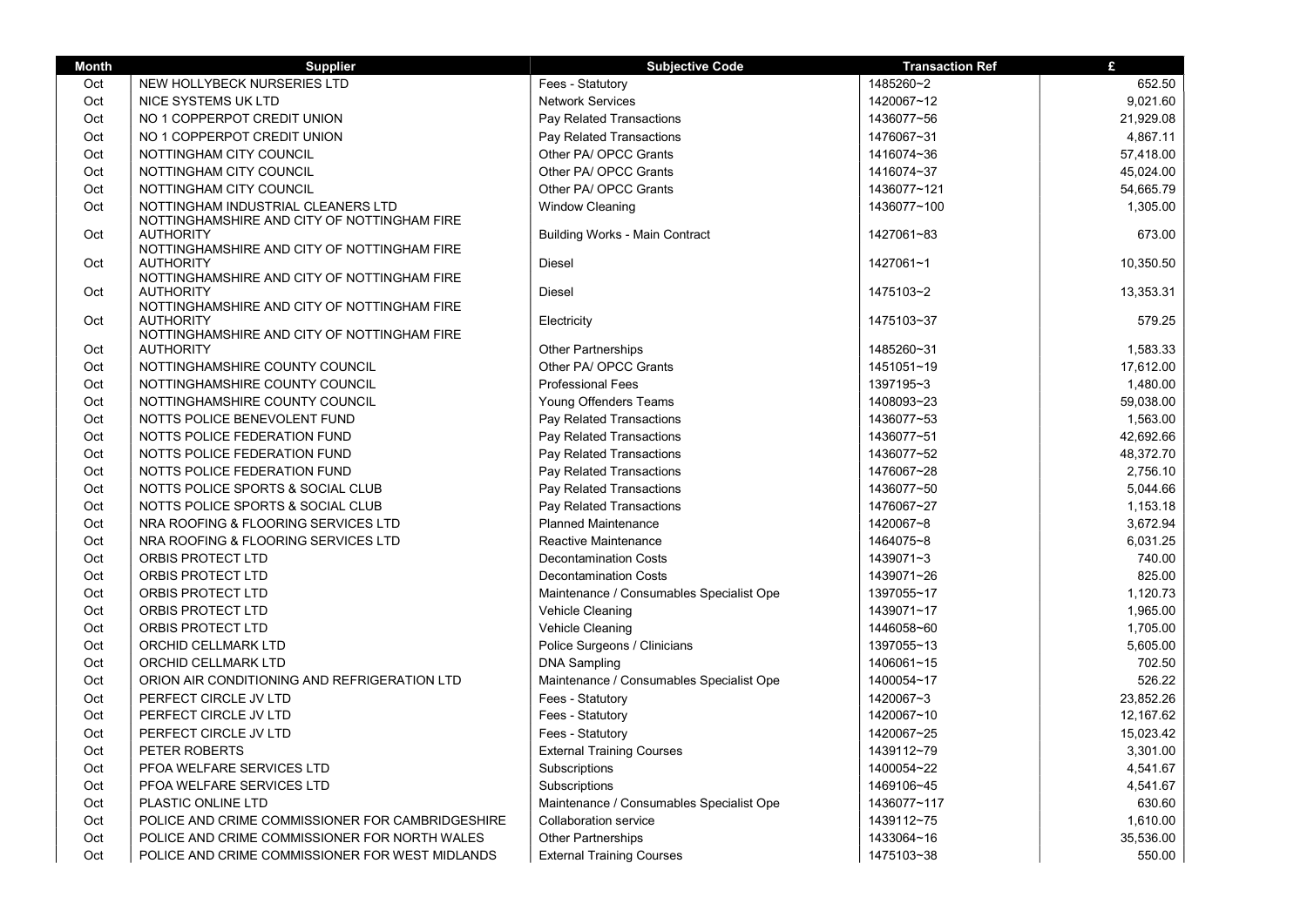| <b>Month</b> | <b>Supplier</b>                                 | <b>Subjective Code</b>                   | <b>Transaction Ref</b> | £         |
|--------------|-------------------------------------------------|------------------------------------------|------------------------|-----------|
| Oct          | POLICE AND CRIME COMMISSIONER FOR WEST MIDLANDS | Forensic Analysis                        | 1451051~17             | 85,140.00 |
| Oct          | POLICE CRIME PREVENTION INITIATIVES LTD         | Covert Alarms, CCTV & Security Systems   | 1469106~42             | 718.00    |
| Oct          | POLICE MUTUAL ASSURANCE SOCIETY                 | Pay Related Transactions                 | 1436077~54             | 61,444.46 |
| Oct          | POLICE MUTUAL ASSURANCE SOCIETY                 | Pay Related Transactions                 | 1476067~29             | 4,741.52  |
| Oct          | POSTURITE (UK) LTD                              | Furniture                                | 1436077~11             | 548.60    |
| Oct          | PRAECEDO BUSINESS SOLUTIONS LTD                 | <b>Collaboration service</b>             | 1420067~26             | 11,815.00 |
| Oct          | <b>PRICE &amp; MYERS LLP</b>                    | Fees - Other                             | 1475103~48             | 700.00    |
| Oct          | <b>PRIMETAKE LTD</b>                            | Firearms & Supplies                      | 1413085~12             | 4,350.00  |
| Oct          | PROF S AL-SARRAJ                                | <b>Doctors Statements</b>                | 1413085~15             | 2,400.00  |
| Oct          | PROFESSIONAL DEVELOPMENT GROUP LTD              | Conference & Seminar Fees                | 1427061~60             | 888.30    |
| Oct          | PRUDENTIAL                                      | Pay Related Transactions                 | 1476067~34             | 6,019.98  |
| Oct          | RELIANCE HIGH TECH LTD                          | <b>Planned Maintenance</b>               | 1446058~7              | 6,312.53  |
| Oct          | RELIANCE HIGH TECH LTD                          | <b>Planned PPM Contract</b>              | 1446058~31             | 3,563.90  |
| Oct          | <b>RELIANCE HIGH TECH LTD</b>                   | Reactive Maintenance                     | 1446058~2              | 568.75    |
| Oct          | RICHFORD MOTOR SERVICES LTD                     | <b>Vehicle Recovery Costs</b>            | 1427061~44             | 11,109.25 |
| Oct          | <b>RICOH UK LTD</b>                             | Photocopier Machines - Running Costs     | 1469106~28             | 9,442.25  |
| Oct          | ROYAL MAIL GROUP LTD                            | Postage Costs                            | 1400054~9              | 2,207.92  |
| Oct          | ROYAL MAIL GROUP LTD                            | Postage Costs                            | 1416074~10             | 2,350.89  |
| Oct          | ROYAL MAIL GROUP LTD                            | Postage Costs                            | 1446058~25             | 2,216.10  |
| Oct          | <b>RUSSELL RICHARDSON &amp; SONS LTD</b>        | <b>Confidential Waste</b>                | 1446058~87             | 1,562.50  |
| Oct          | <b>RUSSELL RICHARDSON &amp; SONS LTD</b>        | <b>Confidential Waste</b>                | 1475103~49             | 3,193.75  |
| Oct          | SAFARILAND UK LTD                               | Clothing & Uniforms                      | 1427061~53             | 1,082.73  |
| Oct          | SAFARILAND UK LTD                               | Clothing & Uniforms                      | 1413085~13             | 1,752.82  |
| Oct          | SAFARILAND UK LTD                               | Clothing & Uniforms                      | 1436077~67             | 2,798.37  |
| Oct          | SAFARILAND UK LTD                               | Clothing & Uniforms                      | 1446058~53             | 19,182.13 |
| Oct          | SAFARILAND UK LTD                               | Maintenance / Consumables Specialist Ope | 1413085~22             | 1,087.08  |
| Oct          | SAFARILAND UK LTD                               | Maintenance / Consumables Specialist Ope | 1485260~35             | 13,075.25 |
| Oct          | SAFARILAND UK LTD                               | <b>Specialist Equipment</b>              | 1439112~49             | 1,133.04  |
| Oct          | SANCUS SOLUTIONS LTD                            | <b>External Training Courses</b>         | 1485260~30             | 635.00    |
| Oct          | SANCUS SOLUTIONS LTD                            | Legal Costs                              | 1436077~119            | 700.00    |
| Oct          | SATSUMA MEDICAL LTD                             | <b>Reimbursement of Medical Costs</b>    | 1457063~14             | 2,704.00  |
| Oct          | <b>SECOND ELEMENT LTD</b>                       | <b>Annual Servicing</b>                  | 1485260~10             | 1,304.00  |
| Oct          | <b>SECOND ELEMENT LTD</b>                       | <b>Annual Servicing</b>                  | 1485260~33             | 1,338.00  |
| Oct          | <b>SECURITY PLUS LTD</b>                        | <b>Courier Costs</b>                     | 1439071~19             | 515.00    |
| Oct          | <b>SEPURA LTD</b>                               | Radio / Airwave - Equipment              | 1436077~32             | 1,260.00  |
| Oct          | <b>SEPURA LTD</b>                               | Radio / Airwave - Equipment              | 1464075~13             | 1,560.00  |
| Oct          | SHE UK                                          | Other PA/ OPCC Grants                    | 1416074~44             | 28,224.00 |
| Oct          | SHERWOOD PINES CYCLE CENTRE                     | <b>Internal Training Courses</b>         | 1427061~81             | 1,500.00  |
| Oct          | SLATER ELECTRICAL SERVICES LTD                  | <b>Planned Maintenance</b>               | 1436077~13             | 605.10    |
| Oct          | SLATER ELECTRICAL SERVICES LTD                  | <b>Planned Maintenance</b>               | 1436077~25             | 1,002.74  |
| Oct          | SLATER ELECTRICAL SERVICES LTD                  | <b>Planned Maintenance</b>               | 1436077~98             | 1,154.70  |
| Oct          | SLATER ELECTRICAL SERVICES LTD                  | Reactive Maintenance                     | 1436077~6              | 811.78    |
| Oct          | SMARTDESK SYSTEMS LTD T/A TGS SERVICES (UK) LTD | Other Voice & Data                       | 1439112~55             | 807.38    |
| Oct          | SOLO SERVICE GROUP LTD                          | <b>Contract Cleaning</b>                 | 1416074~16             | 48,171.49 |
| Oct          | SP SERVICES UK LTD                              | Detained Persons - Other Expenses        | 1446058~34             | 563.36    |

т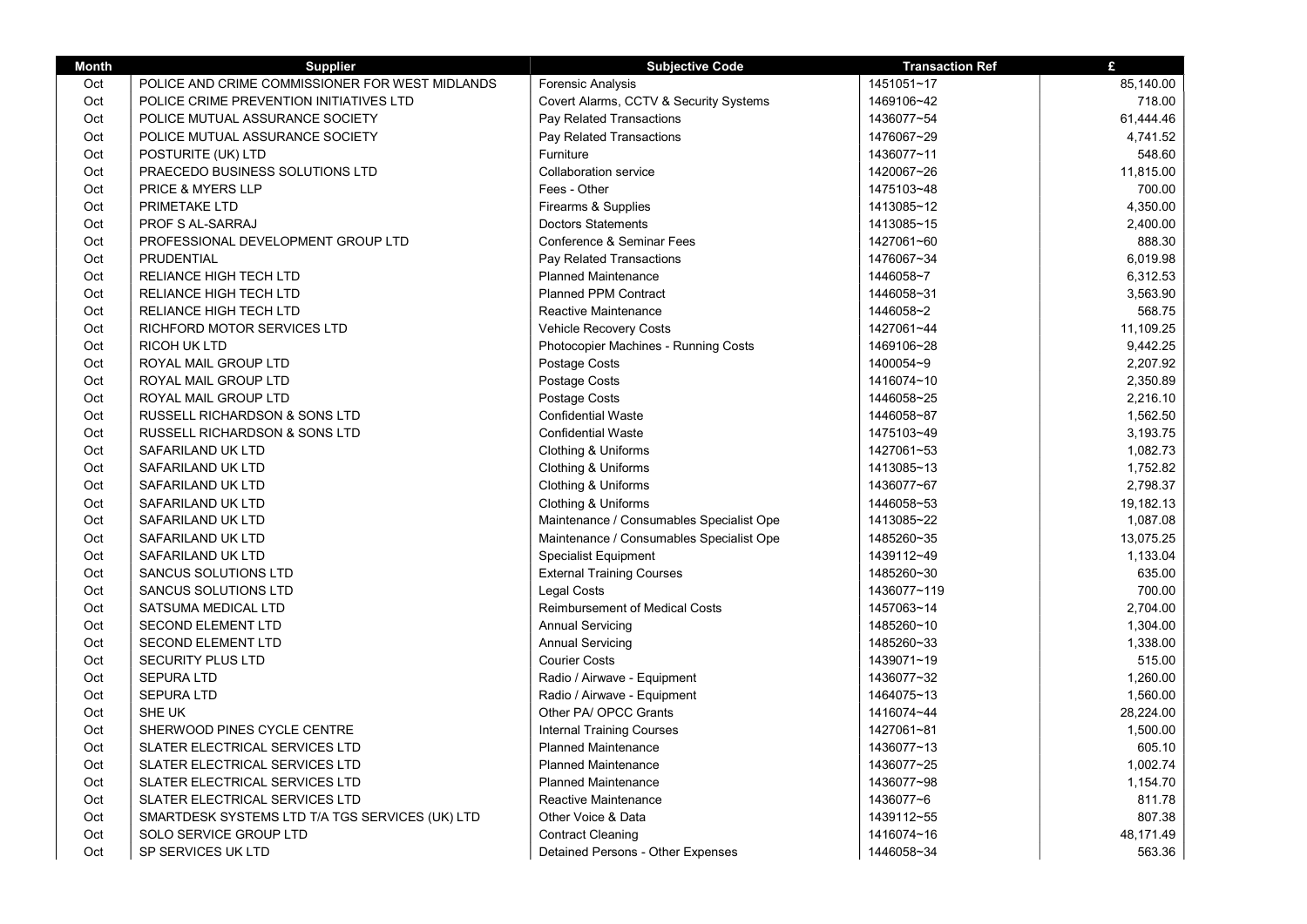| <b>Month</b> | <b>Supplier</b>                                      | <b>Subjective Code</b>                   | <b>Transaction Ref</b> | $\mathbf{f}$ |
|--------------|------------------------------------------------------|------------------------------------------|------------------------|--------------|
| Oct          | SPACEWISE                                            | Maintenance / Consumables Specialist Ope | 1420067~23             | 1,170.00     |
| Oct          | SPACEWISE                                            | Maintenance / Consumables Specialist Ope | 1451051~15             | 1,209.00     |
| Oct          | SPECIALIST COMPUTER CENTRES PLC                      | Hardware - purchase                      | 1446058~14             | 2,090.74     |
| Oct          | STARFISH CONSULTING (RUTLAND) LTD                    | Specific Grants awarded                  | 1427061~35             | 1,750.00     |
| Oct          | <b>STEPHEN MORLEY</b>                                | <b>Short Term Provisions</b>             | 1476067~38             | 712.50       |
| Oct          | SUNTOP BOARDING KENNELS                              | Police Dogs - Feed/kennelling/vets       | 1400054~2              | 4,231.20     |
| Oct          | <b>SYSTOR SYSTEMS INC</b>                            | Maintenance / Consumables Specialist Ope | 1439071~12             | 2,040.00     |
| Oct          | <b>TAKE 1 STUDIOS LTD</b>                            | Specific Grants awarded                  | 1420067~36             | 17,500.00    |
| Oct          | TELEPHONE TECHNOLOGY LTD                             | Mobile Phone Call Charges & Contract Cos | 1416074~7              | 1,586.40     |
| Oct          | THE APPROPRIATE ADULT SERVICE LTD                    | Witness Expenses                         | 1420067~28             | 5,366.73     |
| Oct          | THE ASSOCIATION OF POLICING & CRIME CHIEF EXECUTIVES | Subscriptions                            | 1485080~7              | 1,000.00     |
| Oct          | THE BARCODE WAREHOUSE LTD                            | Hardware - purchase                      | 1436077~97             | 1,800.68     |
| Oct          | THE CHILDREN'S SOCIETY                               | Other PA/ OPCC Grants                    | 1420067~32             | 12,500.00    |
| Oct          | THE DARTINGTON HALL TRUST                            | Conference & Seminar Fees                | 1464075~38             | 1,050.00     |
| Oct          | THE DYSLEXIA ASSOCIATION                             | <b>Tuition Fees</b>                      | 1469106~43             | 800.00       |
| Oct          | THE SMASHING GLASS CO (NOTTM) LTD                    | Fees - Statutory                         | 1446058~6              | 1,325.00     |
| Oct          | THE SMASHING GLASS CO (NOTTM) LTD                    | <b>Planned Maintenance</b>               | 1446058~61             | 675.00       |
| Oct          | <b>THEBIGWORD GROUP</b>                              | Interpreters Fees & Translators Fees     | 1420067~22             | 1,978.13     |
| Oct          | <b>TOTAL GAS &amp; POWER LTD</b>                     | Gas                                      | 1408093~11             | 604.91       |
| Oct          | ULTIMAT DEFENCE LTD                                  | <b>Specialist Equipment</b>              | 1436077~91             | 2,006.00     |
| Oct          | UNICOM SYSTEMS INC                                   | Software Licences                        | 1436077~33             | 5,368.00     |
| Oct          | <b>UNISON</b>                                        | Pay Related Transactions                 | 1476067~33             | 6,556.89     |
| Oct          | <b>UNISYS LTD</b>                                    | Network HOLMES 2                         | 1406061~6              | 151,360.00   |
| Oct          | UNIVERSITY HOSPITALS OF LEICESTER NHST               | <b>Doctors Statements</b>                | 1400054~21             | 2,689.64     |
| Oct          | UNIVERSITY OF DERBY                                  | <b>Internal Training Courses</b>         | 1436077~29             | 1,050.00     |
| Oct          | UNIVERSITY OF LEICESTER                              | Pathologists Fees                        | 1413085~20             | 565.50       |
| Oct          | UNIVERSITY OF LEICESTER                              | Pathologists Fees                        | 1416074~39             | 859.50       |
| Oct          | <b>VENSON NOTTS LTD</b>                              | <b>Vehicle Repairs</b>                   | 1416074~3              | 5,594.70     |
| Oct          | <b>VENSON NOTTS LTD</b>                              | Venson DSAF                              | 1416074~24             | 207,668.33   |
| Oct          | <b>VENSON NOTTS LTD</b>                              | <b>Venson PPM</b>                        | 1416074~26             | 147,599.14   |
| Oct          | VEOLIA ENVIRONMENTAL SERVICES (UK) LTD               | <b>Waste Disposal</b>                    | 1436077~5              | 724.12       |
| Oct          | <b>VIKING ARMS LTD</b>                               | Maintenance / Consumables Specialist Ope | 1436077~118            | 5,147.30     |
| Oct          | <b>VIRGIN MEDIA BUSINESS LTD</b>                     | <b>Network Services</b>                  | 1433064~2              | 6,012.33     |
| Oct          | <b>VIRGIN MEDIA BUSINESS LTD</b>                     | <b>Network Services</b>                  | 1472059~3              | 7,384.38     |
| Oct          | <b>VIRGIN MEDIA BUSINESS LTD</b>                     | <b>Network Services</b>                  | 1485080~4              | 60,188.78    |
| Oct          | VIRGIN MEDIA BUSINESS LTD                            | Telephony                                | 1427061~37             | 592.32       |
| Oct          | <b>VODAFONE</b>                                      | Mobile Phone Call Charges & Contract Cos | 1416074~7              | 1,067.25     |
| Oct          | <b>VODAFONE</b>                                      | <b>PNC Costs</b>                         | 1427061~63             | 3,265.00     |
| Oct          | WA PRODUCTS (UK) LTD T/A SCENESAFE                   | Detained Persons - Other Expenses        | 1436077~39             | 803.25       |
| Oct          | WA PRODUCTS (UK) LTD T/A SCENESAFE                   | Detained Persons - Other Expenses        | 1457063~9              | 591.00       |
| Oct          | WA PRODUCTS (UK) LTD T/A SCENESAFE                   | Detained Persons - Other Expenses        | 1485080~9              | 1,114.09     |
| Oct          | WA PRODUCTS (UK) LTD T/A SCENESAFE                   | Maintenance / Consumables Specialist Ope | 1457063~12             | 969.90       |
| Oct          | WA PRODUCTS (UK) LTD T/A SCENESAFE                   | Maintenance / Consumables Specialist Ope | 1485080~17             | 561.99       |
| Oct          | WA PRODUCTS (UK) LTD T/A SCENESAFE                   | <b>Specialist Equipment</b>              | 1439112~22             | 1,125.01     |
| Oct          | WA PRODUCTS (UK) LTD T/A SCENESAFE                   | <b>Specialist Equipment</b>              | 1485080~19             | 1,895.11     |